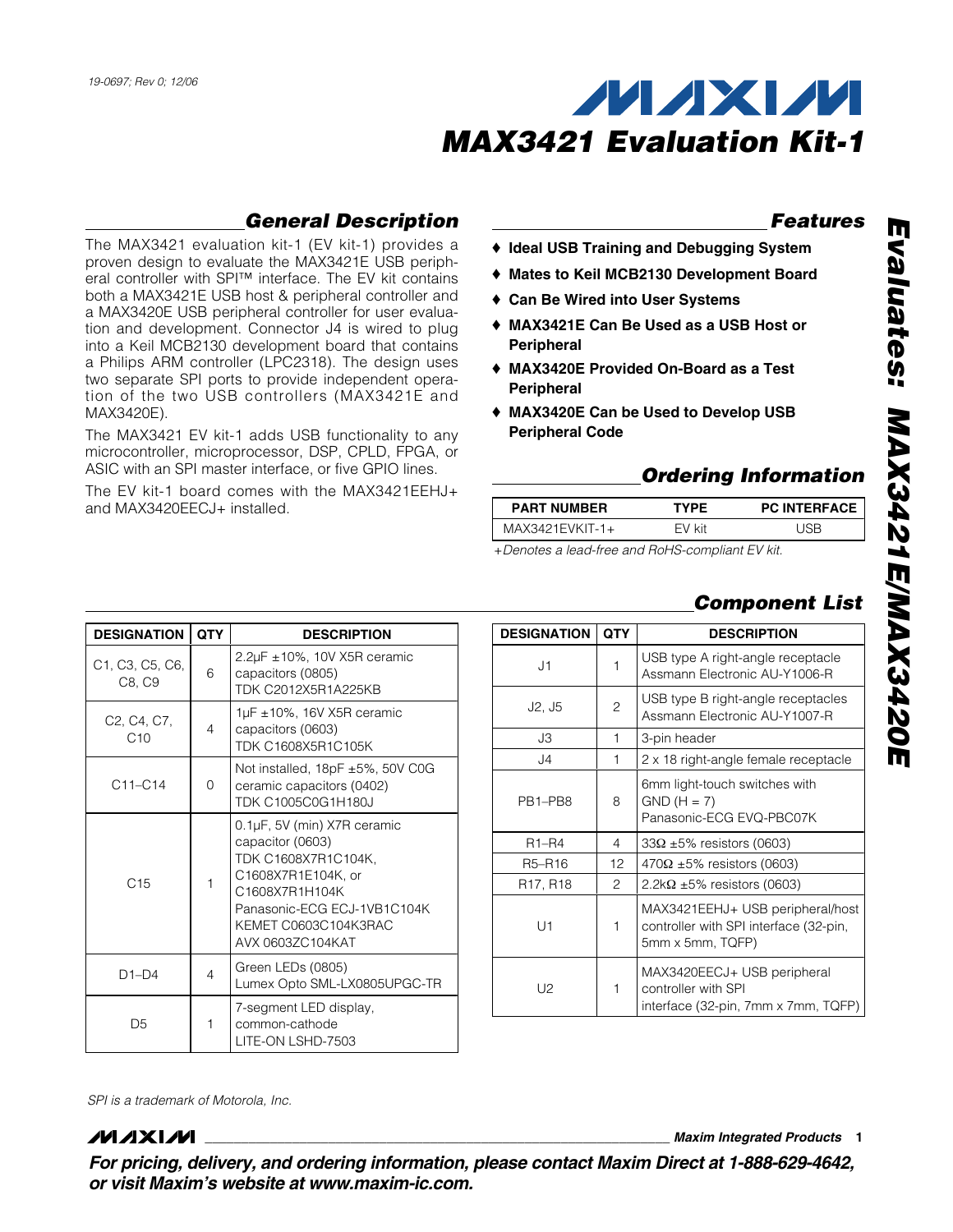Evaluates: MAX3421E/MAX3420E **Evaluates: MAX3421E/MAX3420E**

| <b>DESIGNATION</b> | <b>OTY</b> | <b>DESCRIPTION</b>                                                                         |  |
|--------------------|------------|--------------------------------------------------------------------------------------------|--|
| UЗ                 |            | MAX4793EUK+ 300mA current-limit<br>switch (SOT23-5)<br>Top mark "AEAG"                     |  |
| Y1. Y2             | 2          | 12MHz ceramic resonators<br>Murata CSTCE12M0G15                                            |  |
| Y3. Y4             | O          | Not installed, 12MHz crystal; 18pF<br>load (HCM49 SMD case)<br>Citizen HCM49-12.000MABJ-UT |  |

### **Component List (continued)**

| <b>DESIGNATION</b> | <b>OTY</b> | <b>DESCRIPTION</b>                                                            |
|--------------------|------------|-------------------------------------------------------------------------------|
|                    |            | MAX3421EVKIT-1+ PCB                                                           |
|                    |            | USB high-speed A-to-B cables, 5ft<br>(1.5m)<br>Assmann Electronic AU-Y1002A-R |
|                    |            | 36-pin, dual-row vertical header, with<br>certain pins removed                |
|                    |            | Red power wire                                                                |

### **Component Suppliers**

| <b>SUPPLIER</b>       | <b>PHONE</b> | <b>WEBSITE</b>        |
|-----------------------|--------------|-----------------------|
| Murata Mfg. Co., Ltd. | 770-436-1300 | www.murata.com        |
| Panasonic Corp.       | 800-344-2112 | www.panasonic.com     |
| TDK Corp.             | 847-803-6100 | www.component.tdk.com |

**Note:** Indicate that you are using the MAX3421E and MAX3420E when contacting these component suppliers.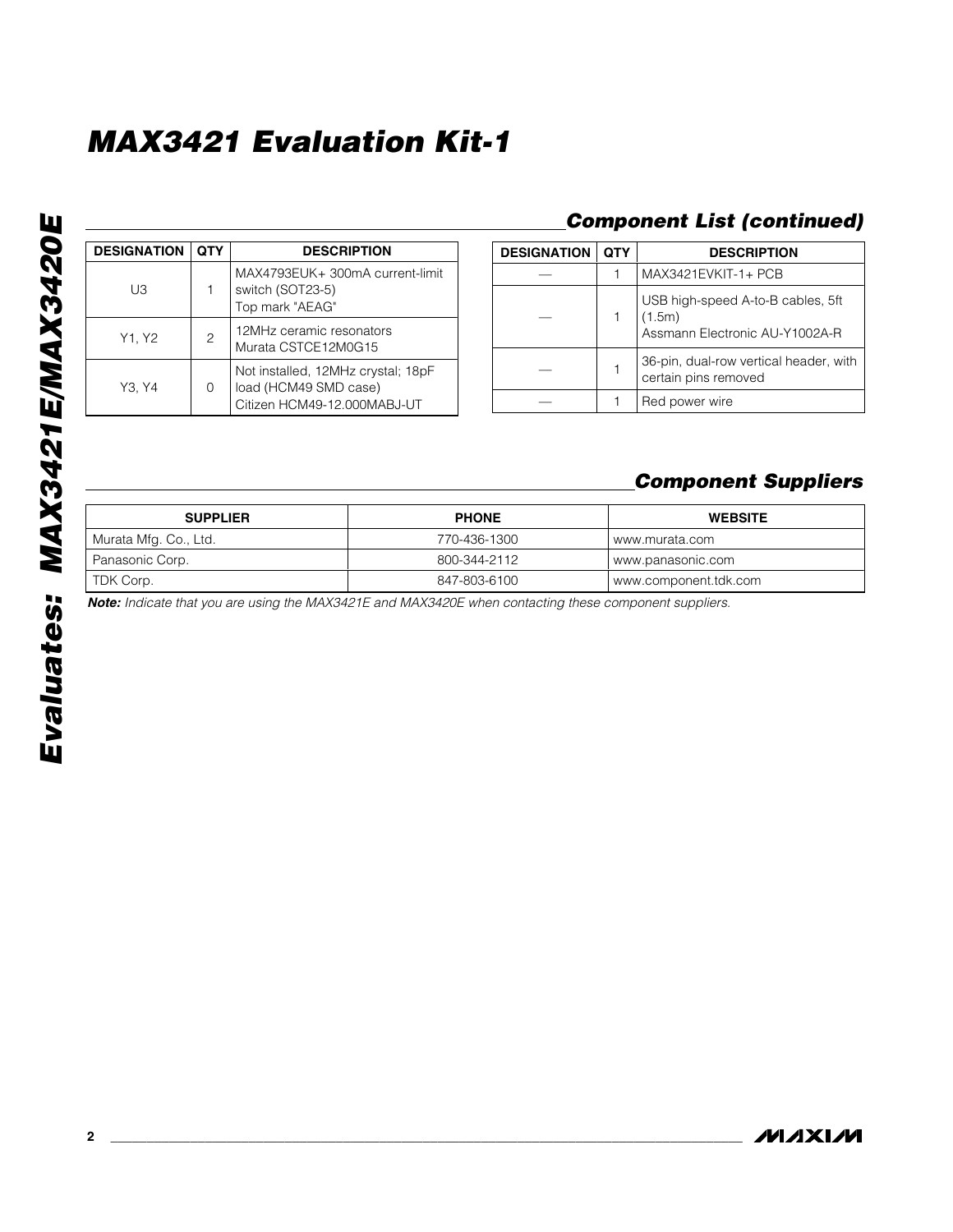

Figure 1. Block Diagram

### **Detailed Description of Hardware**

The MAX3421 EV kit-1 has three USB connectors (Figure 1). The MAX3421E is wired to USB connectors J1 and J2. Plug a cable into USB Type A connector J1 when using the MAX3421E as a host. Plug a cable into USB Type B connector J2 when using the MAX3421E as a peripheral. **Do not use J1 and J2 at the same time.** Connectors J1 and J2 have their D+ and D- pins wired together, and are intended to be connected only one at a time. USB peripheral controller MAX3420E is wired to USB Type B connector J5.

When the MAX3421E (U1) operates as a host, the EV kit must supply V<sub>BUS</sub> power to USB Type A connector J1. This power must in turn be supplied to the EV kit through power connector J3, which is located in the middle of the board. When mated with a board such as the Keil MCB2130, a "flying lead" can be attached between J3 and the Keil board's 5V IN test pad. Alternatively, a standard 5VDC lab supply can be used. The MAX4793 (U3) controls and current-limits the VBUS voltage. U1 can turn VBUS power on and off using one of its GP-OUT pins (GPOUT7), and can detect a

300mA overcurrent condition on GP-IN pin, (GPIN0). Refer to the MAX4793 data sheet for more information.

Buttons and lights are connected to both the MAX3420E and MAX3421E controllers. U1 drives a 7-segment readout and connects to four pushbuttons (PB1–PB4). U2 drives four LEDS and connects to pushbuttons PB5–PB8.

The MAX3420E and MAX3421E connect to two separate SPI ports (see Table 1). This allows host and peripheral applications to run concurrently in the same code, when implemented on a dual-SPI microcontroller (such as the ARM LPC2318 used on the Keil MCB2130 board). This provides an ideal USB training and debugging system. The host can dispatch USB requests to the peripheral, the peripheral can respond, and the host can evaluate the results—all in the same C code.

#### **Stand-Alone Operation**

Although the MAX3421 EV kit-1 is designed to plug into a Keil MCB2130 board, it also functions as a standalone board that can be wired into any customer system with an SPI interface. Table 1 shows the J4 pins that correspond to the MAX3420E and MAX3421E interfaces.

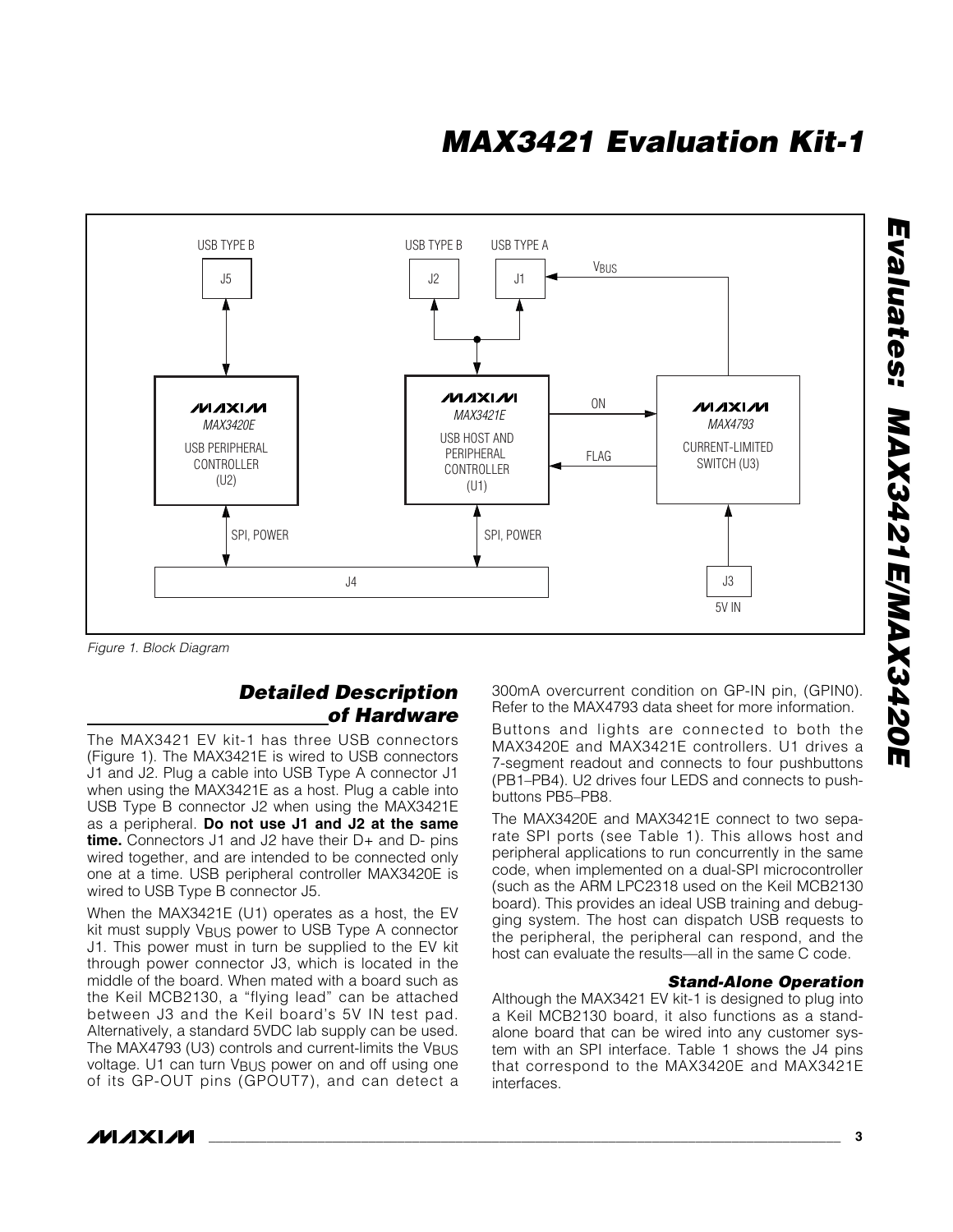| J4 PIN         | <b>MAX3420E</b>              | <b>MAX3421E</b>              |
|----------------|------------------------------|------------------------------|
| 1              | 3.3V (in)                    | 3.3V (in)                    |
| $\overline{c}$ |                              |                              |
| 3              |                              |                              |
| $\overline{4}$ |                              | SCK (in)                     |
| 5              |                              | MISO (out)                   |
| 6              | SCK (in)                     |                              |
| 7              |                              |                              |
| 8              | MISO (out)                   |                              |
| 9              |                              |                              |
| 10             | MOSI (in)                    |                              |
| 11             | GPX (out)                    |                              |
| 12             | $\overline{SS}$ (in)         |                              |
| 13             |                              |                              |
| 14             |                              |                              |
| 15             |                              |                              |
| 16             | $\overline{\text{RES}}$ (in) |                              |
| 17             |                              |                              |
| 18             |                              | $\overline{\text{RES}}$ (in) |

### **Table 1. J4 Interface to the MAX3420E and MAX3421E**

#### **User Notes:**

- 1) The MAX3420E connects to USB Type B connector J5, while the MAX3421E connects both to USB Type A connector J1 and to USB Type B connector J2. The MAX3421E, therefore, can be connected as a host (J1) or a peripheral (J2).
- 2) The user system must supply 3.3V on J4 pins 1-2 to power the board. The 3.3V supply should be capable of providing 100mA.
- 3) The RES pins connect directly to the MAX3420E/ MAX3421E reset pins. It must be driven high for the chip to operate.
- 4) When operating the MAX3421E as a host controller, the user system must provide 5V power on J4 pins 33-34, or on J3 pin 3. This voltage connects to the VBUS pin of USB Type A connector J1 through a current-limiting switch. The user system must supply

| J4 PIN | <b>MAX3420E</b> | <b>MAX3421E</b>      |
|--------|-----------------|----------------------|
| 19     |                 |                      |
| 20     |                 |                      |
| 21     |                 |                      |
| 22     |                 | INT (out)            |
| 23     |                 |                      |
| 24     |                 |                      |
| 25     | INT (out)       |                      |
| 26     |                 | $\overline{SS}$ (in) |
| 27     |                 | SCK (in)             |
| 28     |                 |                      |
| 29     |                 | MISO (out)           |
| 30     |                 | GPX (out)            |
| 31     |                 | MOSI (in)            |
| 32     |                 |                      |
| 33     |                 | 5V (in)              |
| 34     |                 | 5V (in)              |
| 35     | <b>GND</b>      | <b>GND</b>           |
| 36     | <b>GND</b>      | <b>GND</b>           |

enough current to power any USB device plugged into J1. The current-limiting switch (a MAX4793) limits the V<sub>BUS</sub> current to 300mA.

- 5) Keep leads to the target system short (under 6in). Long leads and insufficient grounds can lead to signal ringing and erratic operation.
- 6) When using the MAX3421E as a host, the user program must set the MAX3421E GPO7 pin high to turn on the VBUS switch (U3) that supplies 5V to the USB Type A connector J1. Note that the MAX3421E output port also drives the 7-segment readout using GPO[6:0]. Therefore, the code that updates the 7-segment readout must preserve the bit 7 setting, and the code that turns V<sub>BUS</sub> on and off must preserve the bits [6:0] settings. This is easily accomplished by first reading the states of the output bits, changing only the needed bits, then writing them back.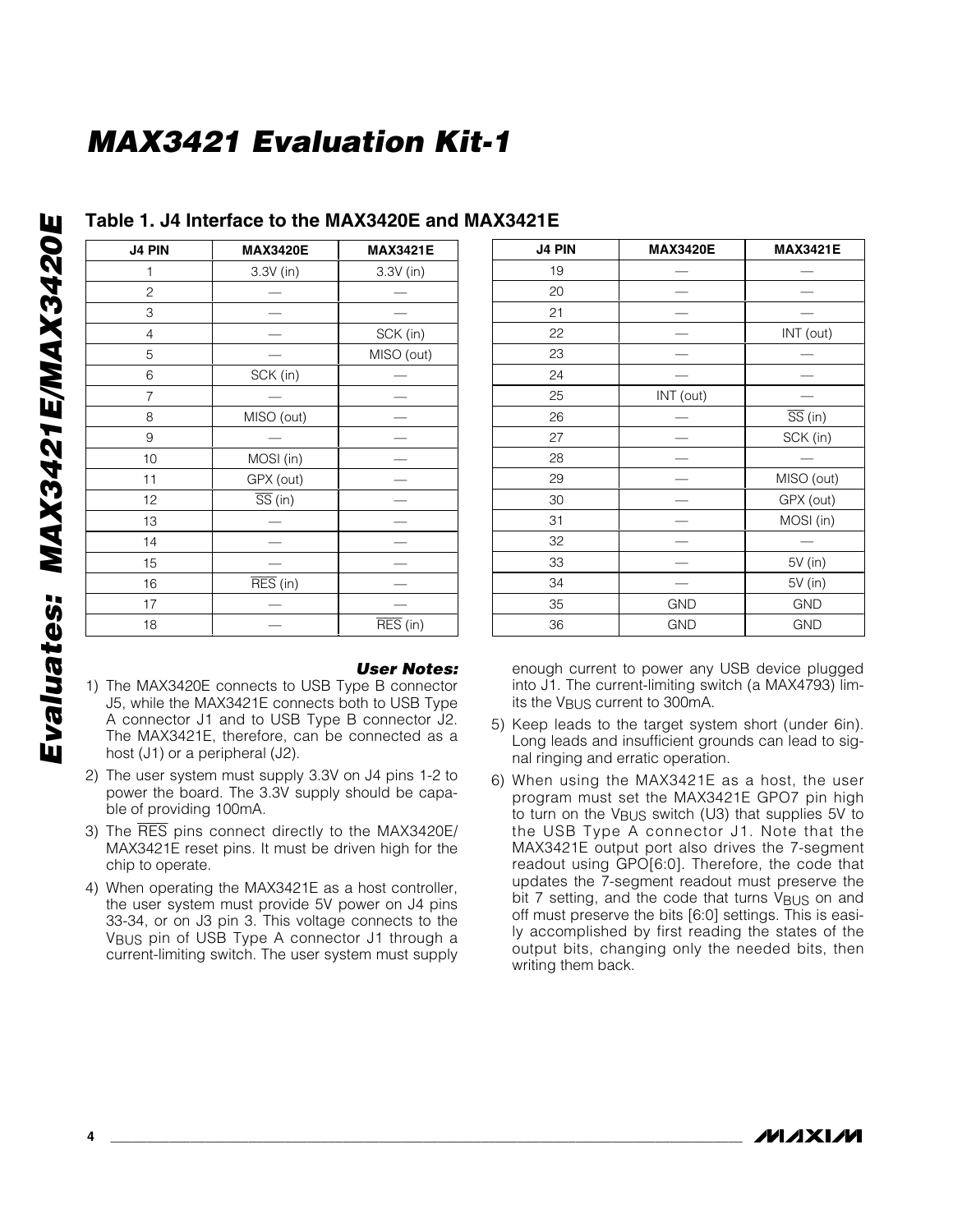

Figure 2a. MAX3421 EV Kit-1 Schematic

**NAIXIVI** 

**Evaluates: MAX3421E/MAX3420E**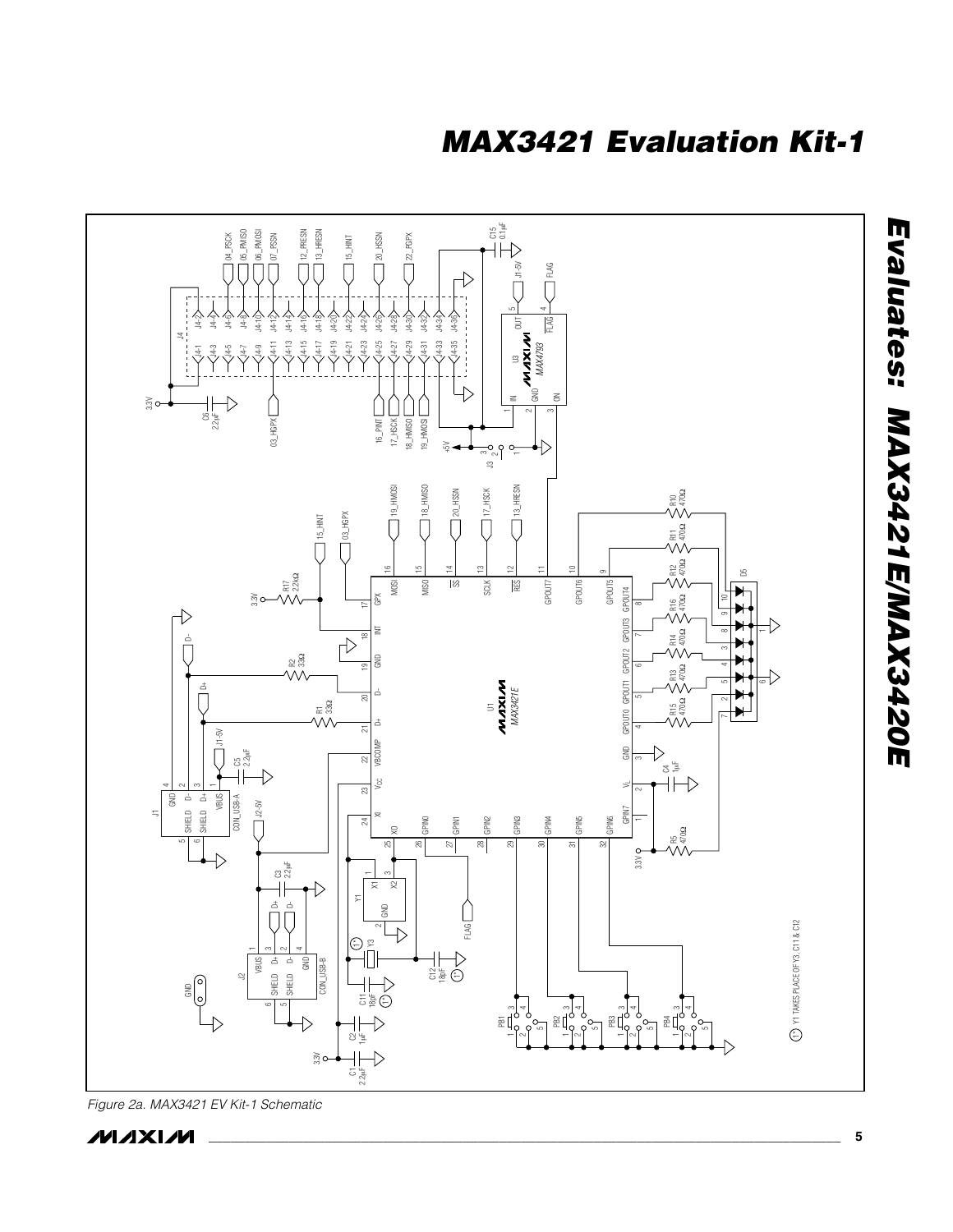

Figure 2b. MAX3421 EV Kit-1 Schematic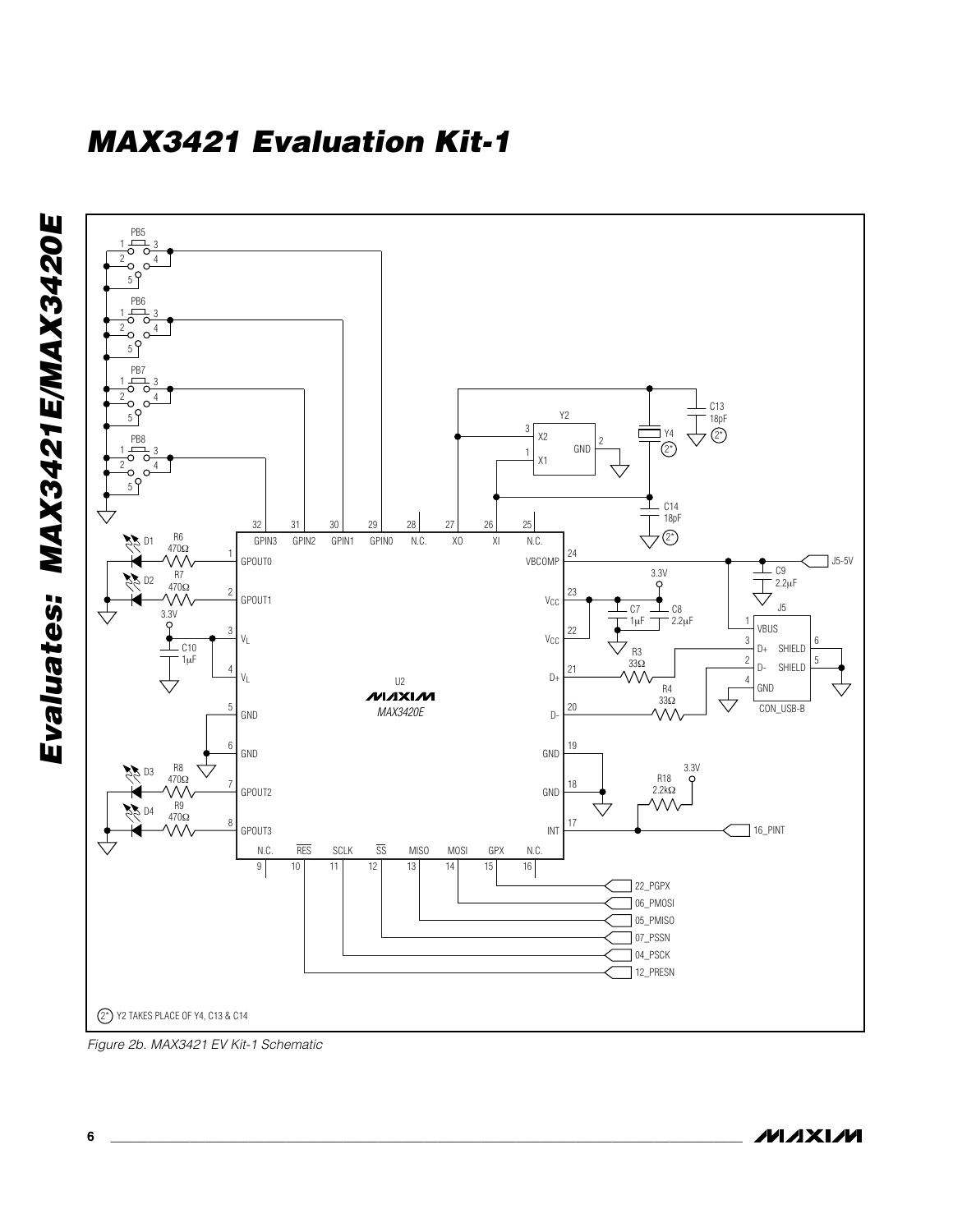

Figure 3. MAX3421 EV Kit-1 Component Placement Guide—Component Side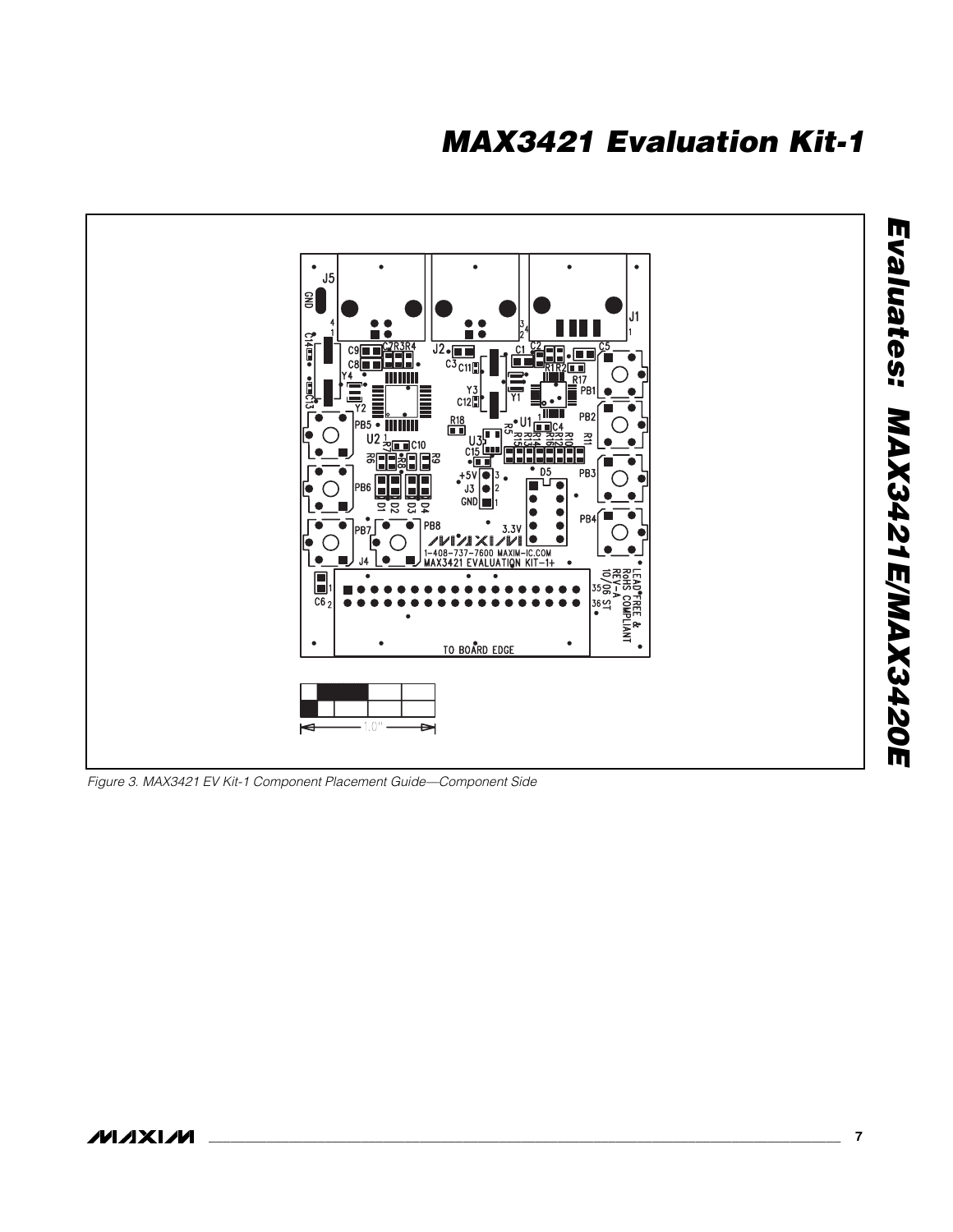

Figure 4. MAX3421 EV Kit-1 PCB Layout—Component Side

**MAXIM 8 \_\_\_\_\_\_\_\_\_\_\_\_\_\_\_\_\_\_\_\_\_\_\_\_\_\_\_\_\_\_\_\_\_\_\_\_\_\_\_\_\_\_\_\_\_\_\_\_\_\_\_\_\_\_\_\_\_\_\_\_\_\_\_\_\_\_\_\_\_\_\_\_\_\_\_\_\_\_\_\_\_\_\_\_\_\_\_**